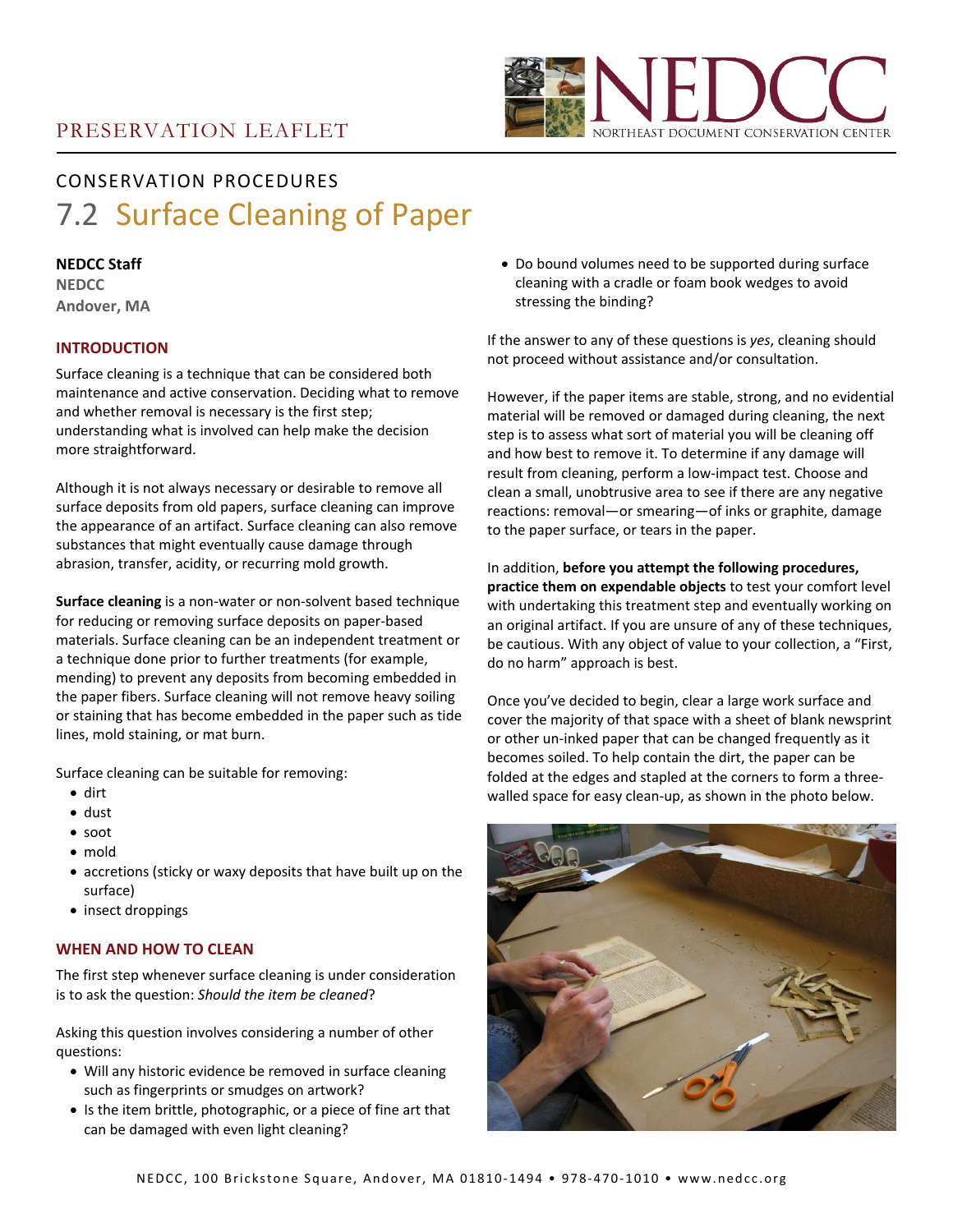Begin cleaning by gently brushing the surface of an object with a soft brush to remove loose dirt and dust. If soiling is heavy, brush debris into a HEPA vacuum with cheesecloth over the nozzle to catch any bits of paper that may come loose accidentally. Do not apply the vacuum hose directly onto the object. Brush both sides of the sheet. If the item is soiled with soot or mold, do not use a brush but proceed to the methods described below in "Suggested Applications."



Brushing the surface. Image from Flickr user fenchurch. CC.

*NOTE: If your object contains powdery media such as pastel or charcoal, or flaking paint or ink, a brush isn't appropriate.*

To avoid enlarging tears, brush carefully *in the direction of the tear* from the inside out and not perpendicularly across it. Finally, any cleaning over stamps, seals, labels, and any other adhered pieces (like collage) should be undertaken with an especially light touch and extra care.

### *Cleaning Materials*

Because several erasing compounds commonly found in library supply and archival catalogs are primarily intended for use by graphic designers and architects, they are not suited to historic documents and works of art. Many of these products come in cloth bags that release small amounts of granules as they are rubbed across the surface of the paper, in containers of granules to be sprinkled on the surface of the paper and rubbed with the hand, or putty-like blocks that pick up dirt. These granules are abrasive and can damage the paper fibers. In addition, the putty can pick up ink, graphite, pastels, gouache, or other colorants if they are not firmly attached to the paper. All are also chemically unstable and can lead to damage if they become embedded in the paper fibers during surface cleaning (granules) or leave behind residue (putty). The electric erasers found in many institutions are also unsuitable for your historic collections.

Suitable tools have specific qualities that make them safe:

• **Brushes:** For all surface cleaning procedures, a clean, soft, natural bristled brush is needed. A good rule is that a surface cleaning brush should be soft enough to use on your face or the back of your hand. Brushes intended for surface cleaning should not be used for wet work, and any brushes used on moldy materials should be thoroughly cleaned after use and not used for any other purpose.

- **HEPA Vacuum:** When soiling is heavy or might include mold, a brush can be used in combination with a high efficiency particulate air (HEPA) filtered vacuum. HEPA vacuums with variable speed air control are preferred to prevent high suction from damaging collection materials.
- **Surface cleaning (or soot) sponges:** These vulcanized rubber sponges were originally developed for soot removal following a fire and have been found to be very effective tools for surface cleaning paper. These sponges are for surface use only and are not the same as those sold as chemical sponges.



• **Vinyl erasers:** Grated vinyl eraser "crumbs," such as from the non-colored Staedtler Mars Plastic Eraser, can be used for surface cleaning and are available from conservation suppliers in ground form. Grated vinyl erasers will not leave behind deposits when properly removed from the surface of the paper. Erasers should not be used in their block form due to their abrasiveness and the potential for overcleaning.

#### *Suggested Applications*

Once the first step of brushing off any loose dirt or debris is complete (mold is not included in this step), consider the type of material you are trying to remove and select the best cleaner for that application. Most dirt-type coatings will simply need surface cleaning sponges or erasers; soot, for example, will require a surface cleaning sponge. (For other types of surface material, see the section on "Cleaning Specific Substances.")

#### **FLAT PAPER**

Small, localized deposits of dirt may be reduced by gentle rubbing with a surface cleaning sponge or a piece of a vinyl block eraser. When using the latter, cut the eraser into a wedge, pencil-point, or whatever will result in the best cleaning shape for this piece. Rub in short, random strokes to avoid creating a pattern of straight erased lines and be sure to check the surface of the paper periodically to be sure it is not being abraded.

Cleaning should always be done from the interior toward the outside to prevent catching the edge of the paper and tearing it, as well as to encourage detritus to move off the surface. When the sponge or eraser becomes dirty, trim off the soiled portion before you continue. If no soil comes off onto the sponge or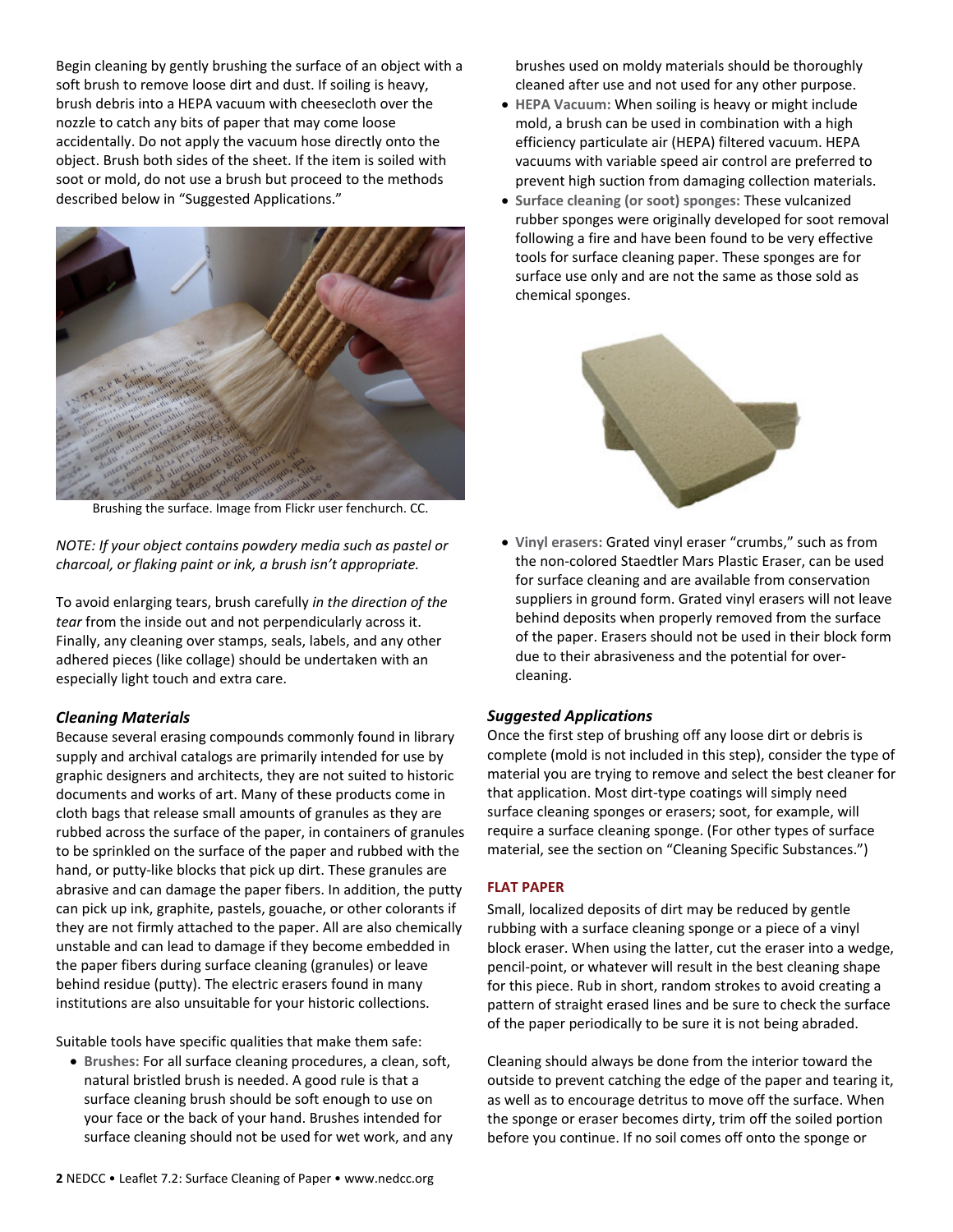eraser, do not continue: overworking one area can result in damage to the paper fibers and even tearing. When surface cleaning locally, be careful not to over-clean and cause the rest of the object to look dirtier in contrast. Try to avoid rubbing over media, whether printed or drawn, as this can remove original material and can potentially smudge some lower-quality printing inks. To help avoid these areas, barriers of polyester film (Melinex) or paper can be used. When cleaning around a tear for mending, a polyester guard can be put over one side of the tear to prevent any more damage to the already fragile fibers.

As noted in the "Cleaning Materials" section above, block erasers are not appropriate for cleaning larger expanses of paper, but grated vinyl erasers are. These eraser "crumbs" can be used on most printed surfaces; however, eraser granules should not be used in books as they become trapped in the gutter. To test the efficacy of the granules, pour a small amount on a small, unobtrusive spot and gently roll the granules in a circular motion with the fingertips (while wearing nitrile or vinyl gloves). If the cleaning is effective, the granules will rapidly become gray in color. Once you're sure the granules are actually removing dirt, clean the rest of the surface in the same manner, brushing away the crumbs when they reach a dark gray color. When brushing crumbs, be sure to get any crumbs that may be below the item as well as those on the surface.



Grated vinyl eraser crumbs before and after surface cleaning. Credit: Jackie Divis Doyle, *Binding Obsession* [01-23-2012](http://bindingobsession.com/2012/01/preservationconservation-internship/)

**Soot** can be deceptive and may initially appear to be dirt. If the surface dirt appears to *smear* or *smudge* rather than be picked up during cleaning, it is likely that the soiling is soot. Soot should be removed with a surface cleaning sponge using a straight upand-down motion (no horizontal, side-to-side rubbing) working across a document. The sponge is designed to pick up the soot and hold onto it and thus prevent smearing. Just as when you're removing dirt, trim off the soiled portion of the sponge as it becomes dirty and continue with the cleaning process until the sponge does not pick up any more soot.

#### **BOUND VOLUMES**

Closed books on the shelf normally require only cleaning on the exterior. However, under certain circumstances, pages in bound volumes may require your attention:

- If the pages are cockled
- If the books were shelved without sufficient support
- If the books have been stored in a library with a fireplace
- If the books arrive already dirty as part of a donation.

Dirt, dust, and soot will normally accumulate most heavily at the top of the book and along the edges of the pages. Coarser dirt and mold may accumulate in the gutter and down the interior of the spine of case-bound books. Care should be taken when cleaning books with deckled edges, fore edge painting, and those with brittle paper or fragile bindings.

There are a number of important differences between cleaning flat paper and paper as part of a book. Closed books are best cleaned with an untreated dust cloth or a variable speed vacuum on a low setting. Using the brush attachment and a piece of cheesecloth between the attachment and the nozzle, gently brush the top of the book from the spine towards the fore edge, being careful not to catch the endband. A separate, soft-bristled brush may be used to direct dirt toward the nozzle if the binding or paper is very fragile. (For more information on cleaning bindings, see NEDCC Leaflet 4.3, *Cleaning Books and Shelves*.)

When cleaning the textblock of a bound volume, the book should be supported with foam cradles or some other soft support. Surface cleaning sponges are the best choice for the textblock, and work should always progress from the gutter outward in a sunburst pattern. This helps not only to prevent detritus from accumulating in the gutter but also to prevent tearing on the edge of the paper. Material that has accumulated in the gutter over time (or accidentally during surface cleaning) can be easily removed with a soft brush.

## *Cleaning Specific Substances* **MOLD**

Moldy materials are obvious candidates for surface cleaning, but it is important to note that only inactive mold should be surfacecleaned. To deactivate mold, house the materials in an environment of low relative humidity (below 50 percent) or wrap in waxed paper and freeze for 48 hours. Mold removal requires special precautions to avoid spreading spores to other materials and to prevent allergic reactions. Be sure to work in an isolated location with the proper protective equipment. (Ideally, this work is best left to a professional conservator or brought to a vendor that offers disaster-recovery services. For more details on mold removal, see NEDCC Leaflet 3.8 *Emergency Salvage of Moldy Books and Papers*.)

### **STICKY DEPOSITS/ACCRETIONS**

Surface removal of sticky deposits (often called "accretions" when the source is not known) can be considered a type of surface cleaning. The most common of these sticky deposits are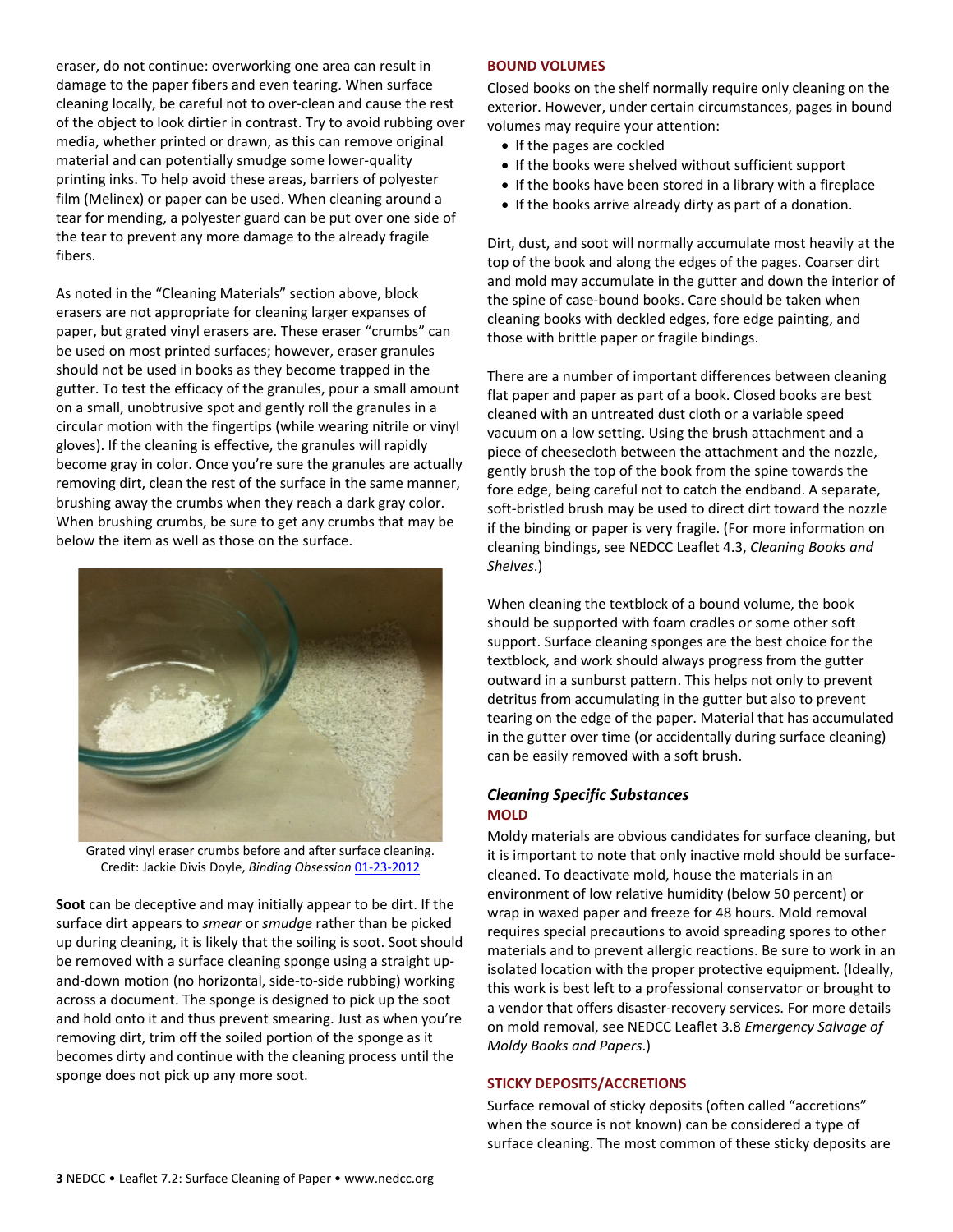the adhesives from pressure-sensitive tapes. Other accretions can include wax droplets, food deposits, dead insects, and other unknown materials.

Adhesives from pressure-sensitive tapes damage paper and can cause pages to stick together or to enclosures, as in the case of cold flow of adhesive from under the tape carrier. Gently rub sticky adhesive residues with numerous extremely short strokes of a rubber cement pick-up. This can be time-consuming, but numerous gentle strokes eventually ball-up the adhesive without damaging the paper. Then, pick the adhesive off the eraser with the fingers. If the paper is too fragile to withstand this sort of treatment, interleave pages with silicon release paper or use cellulose powder on the residue.

As they age, some pressure-sensitive tape carriers fall away and leave thick, hardened adhesive residues. These residues, although unsightly, are not an immediate hazard. Tape removal, as a general rule, is complicated and a professional conservator should be consulted before attempting any removal in-house.

Sticky deposits from other sources may be encouraged to release from the paper with the point of a needle or a microspatula. Regardless of the implement used, be very careful to remove only the accretion and not the underlying paper fibers. For crusty accretions, it may be enough to first apply a light downward pressure in order to fracture the accretion, which can then simply be removed with a brush.

### *Special Considerations* **INSECT DROPPINGS AND OTHER DEPOSITS**

Insect excretions and rust deposits, such as those left by rusted paper clips, are not only disfiguring but also the source of ongoing damage to the paper. These materials are very difficult

**RESOURCES**

## **American Institute for Conservation of Historic and Artistic Works (AIC)**

*Find a Professional* [http://www.conservation-us.org/membership/find-a](http://www.conservation-us.org/membership/find-a-conservator)[conservator#](http://www.conservation-us.org/membership/find-a-conservator)

*Paper Conservation Catalog: Surface Cleaning* [http://www.conservation-wiki.com/wiki/Surface\\_Cleaning](http://www.conservation-wiki.com/wiki/Surface_Cleaning)

# **Balloffet, N., J. Hille, and J. A. Reed**. (2005).

*Preservation and conservation for libraries and archives*. Chicago: American Library Association. 84-5.

### **The British Library Preservation Advisory Committee**

*Cleaning books and documents* (online booklet) [https://www.bl.uk/britishlibrary/~/media/bl/global/conservatio](https://www.bl.uk/britishlibrary/%7E/media/bl/global/conservation/pdf-guides/cleaning-preservation-guide.pdf) [n/pdf-guides/cleaning-preservation-guide.pdf](https://www.bl.uk/britishlibrary/%7E/media/bl/global/conservation/pdf-guides/cleaning-preservation-guide.pdf)

to remove and advice or training should be sought from a conservator before attempting removal in-house.

# **MATERIALS SUSCEPTIBLE TO DAMAGE FROM SURFACE CLEANING**

Brittle newspapers, photographs, and fine art might be harmed by inexpert attempts at surface cleaning. Brittle newspapers are often so fragile that any pressure on the surface will cause them to fracture into many small pieces that are almost impossible to repair. Photographic surfaces can be very fragile and easily abraded by the removal of dust, dirt, soot, etc.

Works of art in any media that are not firmly bound to paper (pastel, pencil, or charcoal) might be smeared by cleaning, or the media removed. Often, these friable materials cannot withstand surface cleaning at all. Examination of paints and thicker inks under magnification may reveal minute flaking not obvious to the naked eye which could be accidentally removed by an eraser or sponge. Artifacts with hand-applied coloring are particularly vulnerable to changes in how the light reflects off them and to transfer, smudging, or change of color. Cleaning of all such delicate objects should be left to a professional conservator.

## **CONCLUSION**

Surface cleaning can benefit books, documents, and works of art by improving their appearance and preventing the damage that dirt, dust, soot, adhesives, and accretions can continue to cause. As with any new skill, practice and repetition will improve results. It is best to practice on non-collection items to become comfortable with the techniques prior to surface cleaning any items in the collection. As with anything that involves the actual treatment of an object, consult with a professional conservator if you have any questions.

## **NEDCC Preservation Leaflets**

*3.8 Emergency Salvage of Moldy Books and Papers* [https://www.nedcc.org/free-resources/preservation](https://www.nedcc.org/free-resources/preservation-leaflets/3.-emergency-management/3.8-emergency-salvage-of-moldy-books-and-paper)[leaflets/3.-emergency-management/3.8-emergency](https://www.nedcc.org/free-resources/preservation-leaflets/3.-emergency-management/3.8-emergency-salvage-of-moldy-books-and-paper)[salvage-of-moldy-books-and-paper](https://www.nedcc.org/free-resources/preservation-leaflets/3.-emergency-management/3.8-emergency-salvage-of-moldy-books-and-paper)

#### *4.3 Cleaning Books and Shelves*

[https://www.nedcc.org/free-resources/preservation](https://www.nedcc.org/free-resources/preservation-leaflets/4.-storage-and-handling/4.3-cleaning-books-and-shelves)[leaflets/4.-storage-and-handling/4.3-cleaning-books-and](https://www.nedcc.org/free-resources/preservation-leaflets/4.-storage-and-handling/4.3-cleaning-books-and-shelves)[shelves](https://www.nedcc.org/free-resources/preservation-leaflets/4.-storage-and-handling/4.3-cleaning-books-and-shelves)

### **Ritzenthaler, Mary Lynn**. (2010).

*Preserving archives & manuscripts*. Chicago: Society of American Archivists. 425-29.